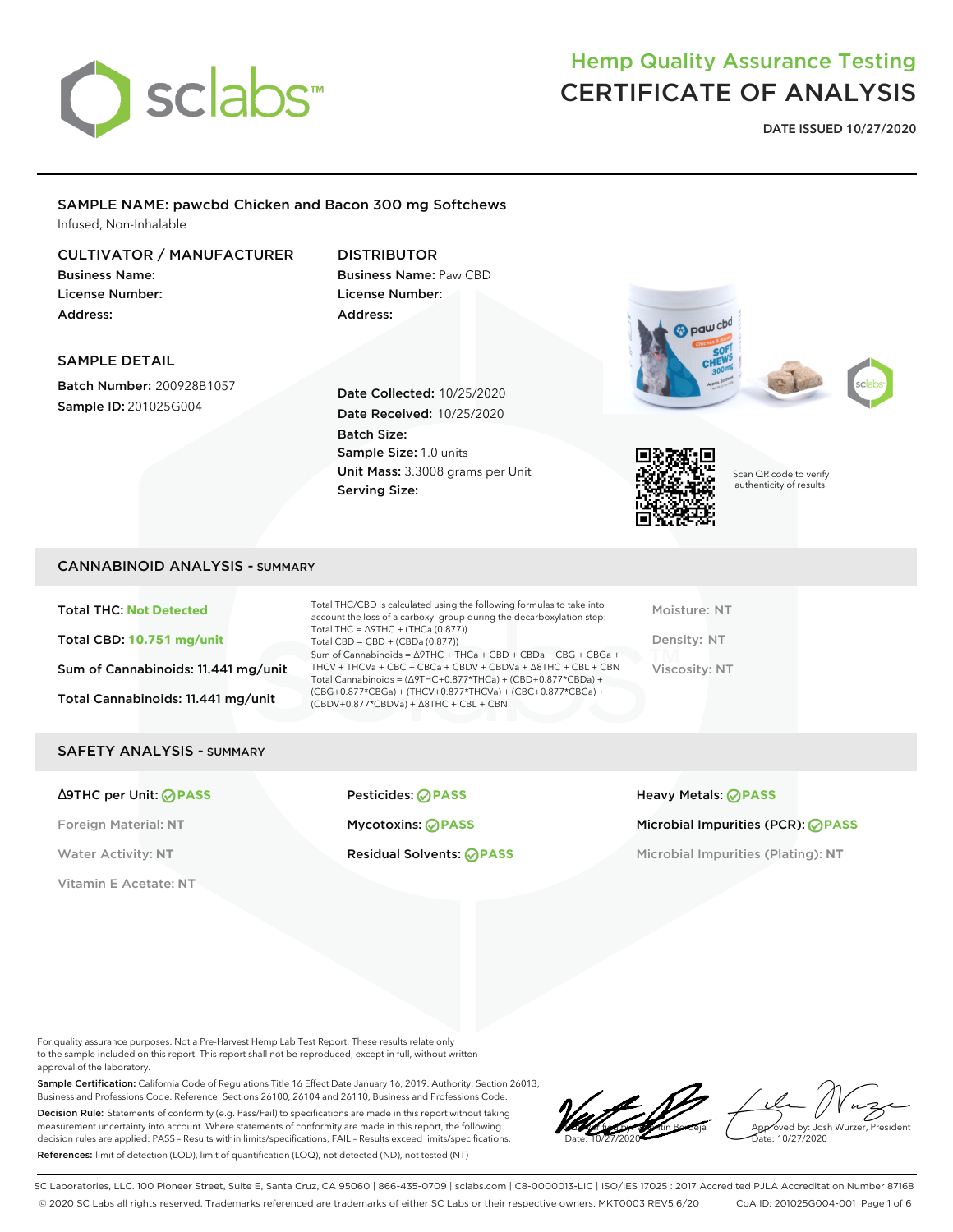

**PAWCBD CHICKEN AND BACON 300 MG SOFTCHEWS | DATE ISSUED 10/27/2020**



Tested by high-performance liquid chromatography with diode-array detection (HPLC-DAD).

**Method:** QSP 1157 - Analysis of Cannabinoids by HPLC-DAD

TOTAL THC: **Not Detected**

Total THC (∆9THC+0.877\*THCa)

#### TOTAL CBD: **10.751 mg/unit**

Total CBD (CBD+0.877\*CBDa)

#### TOTAL CANNABINOIDS: 11.441 mg/unit

Total Cannabinoids (Total THC) + (Total CBD) + (Total CBG) + (Total THCV) + (Total CBC) + (Total CBDV) + ∆8THC + CBL + CBN

#### TOTAL CBG: 0.403 mg/unit

Total CBG (CBG+0.877\*CBGa)

#### TOTAL THCV: ND

Total THCV (THCV+0.877\*THCVa)

#### TOTAL CBC: ND Total CBC (CBC+0.877\*CBCa)

### TOTAL CBDV: ND

Total CBDV (CBDV+0.877\*CBDVa)

#### **CANNABINOID TEST RESULTS -** 10/27/2020

| <b>COMPOUND</b>            | LOD/LOQ<br>(mg/g) | <b>MEASUREMENT</b><br><b>UNCERTAINTY (mg/g)</b> | <b>RESULT</b><br>(mg/g) | <b>RESULT</b><br>(%) |
|----------------------------|-------------------|-------------------------------------------------|-------------------------|----------------------|
| <b>CBD</b>                 | 0.004 / 0.011     | ±0.1560                                         | 3.257                   | 0.3257               |
| <b>CBG</b>                 | 0.002 / 0.005     | ±0.0076                                         | 0.122                   | 0.0122               |
| <b>CBN</b>                 | 0.001 / 0.004     | ±0.0032                                         | 0.087                   | 0.0087               |
| Δ9THC                      | 0.002 / 0.005     | N/A                                             | <b>ND</b>               | <b>ND</b>            |
| $\triangle$ 8THC           | 0.01 / 0.02       | N/A                                             | <b>ND</b>               | <b>ND</b>            |
| <b>THCa</b>                | 0.001 / 0.002     | N/A                                             | <b>ND</b>               | <b>ND</b>            |
| <b>THCV</b>                | 0.002 / 0.008     | N/A                                             | <b>ND</b>               | <b>ND</b>            |
| <b>THCVa</b>               | 0.002 / 0.005     | N/A                                             | <b>ND</b>               | <b>ND</b>            |
| <b>CBDa</b>                | 0.001 / 0.003     | N/A                                             | <b>ND</b>               | <b>ND</b>            |
| <b>CBDV</b>                | 0.002 / 0.007     | N/A                                             | <b>ND</b>               | <b>ND</b>            |
| <b>CBDVa</b>               | 0.001 / 0.003     | N/A                                             | <b>ND</b>               | <b>ND</b>            |
| <b>CBGa</b>                | 0.002 / 0.006     | N/A                                             | <b>ND</b>               | <b>ND</b>            |
| <b>CBL</b>                 | 0.003 / 0.008     | N/A                                             | <b>ND</b>               | <b>ND</b>            |
| <b>CBC</b>                 | 0.003/0.010       | N/A                                             | <b>ND</b>               | <b>ND</b>            |
| <b>CBCa</b>                | 0.001 / 0.004     | N/A                                             | <b>ND</b>               | <b>ND</b>            |
| <b>SUM OF CANNABINOIDS</b> |                   |                                                 | 3.466 mg/g              | 0.3466%              |

#### Unit Mass: 3.3008 grams per Unit

| ∆9THC per Unit                     | 1100 per-package limit | <b>ND</b>      | <b>PASS</b> |
|------------------------------------|------------------------|----------------|-------------|
| <b>Total THC per Unit</b>          |                        | <b>ND</b>      |             |
| <b>CBD</b> per Unit                |                        | 10.751 mg/unit |             |
| <b>Total CBD per Unit</b>          |                        | 10.751 mg/unit |             |
| Sum of Cannabinoids per Unit       |                        | 11.441 mg/unit |             |
| <b>Total Cannabinoids per Unit</b> |                        | 11.441 mg/unit |             |

#### **MOISTURE TEST RESULT DENSITY TEST RESULT**

#### **VISCOSITY TEST RESULT**

**Not Tested**

**Not Tested**

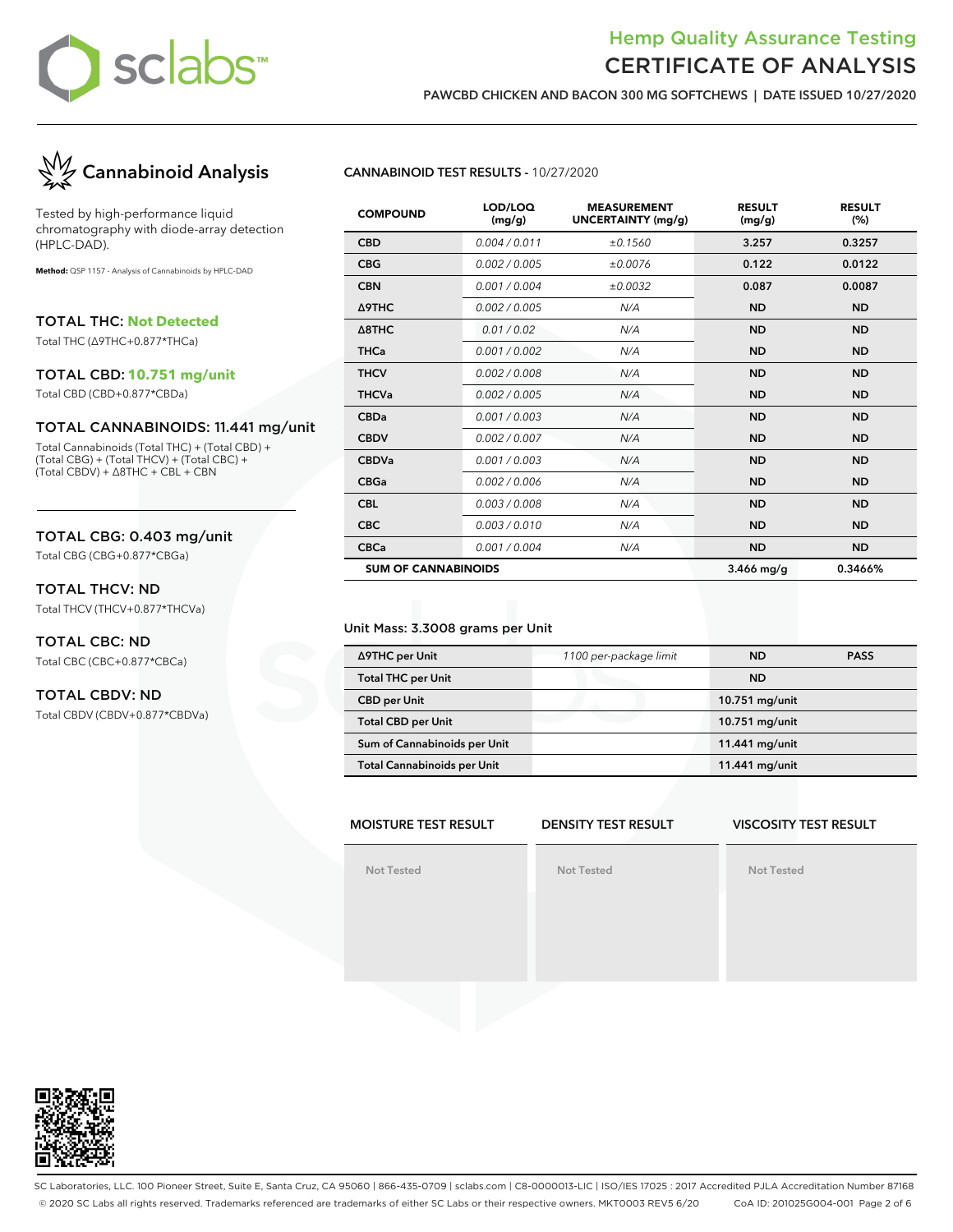

**PAWCBD CHICKEN AND BACON 300 MG SOFTCHEWS | DATE ISSUED 10/27/2020**

### **Pesticide Analysis**

#### **CATEGORY 1 AND 2 PESTICIDES**

Pesticide and plant growth regulator analysis utilizing high-performance liquid chromatography-mass spectrometry (HPLC-MS) or gas chromatography-mass spectrometry (GC-MS). \*GC-MS utilized where indicated.

**Method:** QSP 1212 - Analysis of Pesticides and Mycotoxins by LC-MS or QSP 1213 - Analysis of Pesticides by GC-MS

#### **CATEGORY 1 PESTICIDE TEST RESULTS -** 10/26/2020 **PASS**

| <b>COMPOUND</b>          | LOD/LOQ<br>$(\mu g/g)$ | <b>ACTION LIMIT</b><br>$(\mu q/q)$ | <b>MEASUREMENT</b><br>UNCERTAINTY (µg/g) | <b>RESULT</b><br>$(\mu g/g)$ | <b>RESULT</b> |
|--------------------------|------------------------|------------------------------------|------------------------------------------|------------------------------|---------------|
| Aldicarb                 | 0.03/0.09              | $>$ LOD                            | N/A                                      | <b>ND</b>                    | <b>PASS</b>   |
| Carbofuran               | 0.01 / 0.04            | $\ge$ LOD                          | N/A                                      | <b>ND</b>                    | <b>PASS</b>   |
| Chlordane*               | 0.03 / 0.08            | $\ge$ LOD                          | N/A                                      | <b>ND</b>                    | <b>PASS</b>   |
| Chlorfenapyr*            | 0.03/0.10              | $>$ LOD                            | N/A                                      | <b>ND</b>                    | <b>PASS</b>   |
| Chlorpyrifos             | 0.02 / 0.06            | $\ge$ LOD                          | N/A                                      | <b>ND</b>                    | <b>PASS</b>   |
| Coumaphos                | 0.02 / 0.06            | $\ge$ LOD                          | N/A                                      | <b>ND</b>                    | <b>PASS</b>   |
| Daminozide               | 0.03/0.10              | $\ge$ LOD                          | N/A                                      | <b>ND</b>                    | <b>PASS</b>   |
| <b>DDVP</b> (Dichlorvos) | 0.02 / 0.07            | $>$ LOD                            | N/A                                      | <b>ND</b>                    | <b>PASS</b>   |
| <b>Dimethoate</b>        | 0.02 / 0.07            | $\ge$ LOD                          | N/A                                      | <b>ND</b>                    | <b>PASS</b>   |
| Ethoprop(hos)            | 0.03 / 0.08            | $\ge$ LOD                          | N/A                                      | <b>ND</b>                    | <b>PASS</b>   |
| Etofenprox               | 0.02 / 0.05            | $\ge$ LOD                          | N/A                                      | <b>ND</b>                    | <b>PASS</b>   |
| Fenoxycarb               | 0.02 / 0.06            | $\ge$ LOD                          | N/A                                      | <b>ND</b>                    | <b>PASS</b>   |
| Fipronil                 | 0.02 / 0.06            | $\ge$ LOD                          | N/A                                      | <b>ND</b>                    | <b>PASS</b>   |
| Imazalil                 | 0.02 / 0.06            | $\ge$ LOD                          | N/A                                      | <b>ND</b>                    | <b>PASS</b>   |
| <b>Methiocarb</b>        | 0.02 / 0.06            | $\ge$ LOD                          | N/A                                      | <b>ND</b>                    | <b>PASS</b>   |
| Methyl parathion         | 0.03 / 0.10            | $\ge$ LOD                          | N/A                                      | <b>ND</b>                    | <b>PASS</b>   |
| <b>Mevinphos</b>         | 0.03/0.09              | $\ge$ LOD                          | N/A                                      | <b>ND</b>                    | <b>PASS</b>   |
| Paclobutrazol            | 0.02 / 0.05            | $\ge$ LOD                          | N/A                                      | <b>ND</b>                    | <b>PASS</b>   |
| Propoxur                 | 0.02 / 0.06            | $\ge$ LOD                          | N/A                                      | <b>ND</b>                    | <b>PASS</b>   |
| Spiroxamine              | 0.02 / 0.05            | $\ge$ LOD                          | N/A                                      | <b>ND</b>                    | <b>PASS</b>   |
| Thiacloprid              | 0.03 / 0.07            | $\ge$ LOD                          | N/A                                      | <b>ND</b>                    | <b>PASS</b>   |
|                          |                        |                                    |                                          |                              |               |

#### **CATEGORY 2 PESTICIDE TEST RESULTS -** 10/26/2020 **PASS**

| Abamectin           | 0.03/0.10   | 0.3 | N/A | <b>ND</b> | <b>PASS</b> |
|---------------------|-------------|-----|-----|-----------|-------------|
| Acephate            | 0.01/0.04   | 5   | N/A | <b>ND</b> | <b>PASS</b> |
| Acequinocyl         | 0.02 / 0.05 | 4   | N/A | <b>ND</b> | <b>PASS</b> |
| Acetamiprid         | 0.02 / 0.05 | 5   | N/A | <b>ND</b> | <b>PASS</b> |
| Azoxystrobin        | 0.01 / 0.04 | 40  | N/A | <b>ND</b> | <b>PASS</b> |
| <b>Bifenazate</b>   | 0.01 / 0.02 | 5   | N/A | <b>ND</b> | <b>PASS</b> |
| <b>Bifenthrin</b>   | 0.01 / 0.02 | 0.5 | N/A | <b>ND</b> | <b>PASS</b> |
| <b>Boscalid</b>     | 0.02 / 0.06 | 10  | N/A | <b>ND</b> | <b>PASS</b> |
| Captan              | 0.2/0.5     | 5   | N/A | <b>ND</b> | <b>PASS</b> |
| Carbaryl            | 0.01/0.02   | 0.5 | N/A | <b>ND</b> | <b>PASS</b> |
| Chlorantraniliprole | 0.01/0.03   | 40  | N/A | <b>ND</b> | <b>PASS</b> |

Continued on next page



SC Laboratories, LLC. 100 Pioneer Street, Suite E, Santa Cruz, CA 95060 | 866-435-0709 | sclabs.com | C8-0000013-LIC | ISO/IES 17025 : 2017 Accredited PJLA Accreditation Number 87168 © 2020 SC Labs all rights reserved. Trademarks referenced are trademarks of either SC Labs or their respective owners. MKT0003 REV5 6/20 CoA ID: 201025G004-001 Page 3 of 6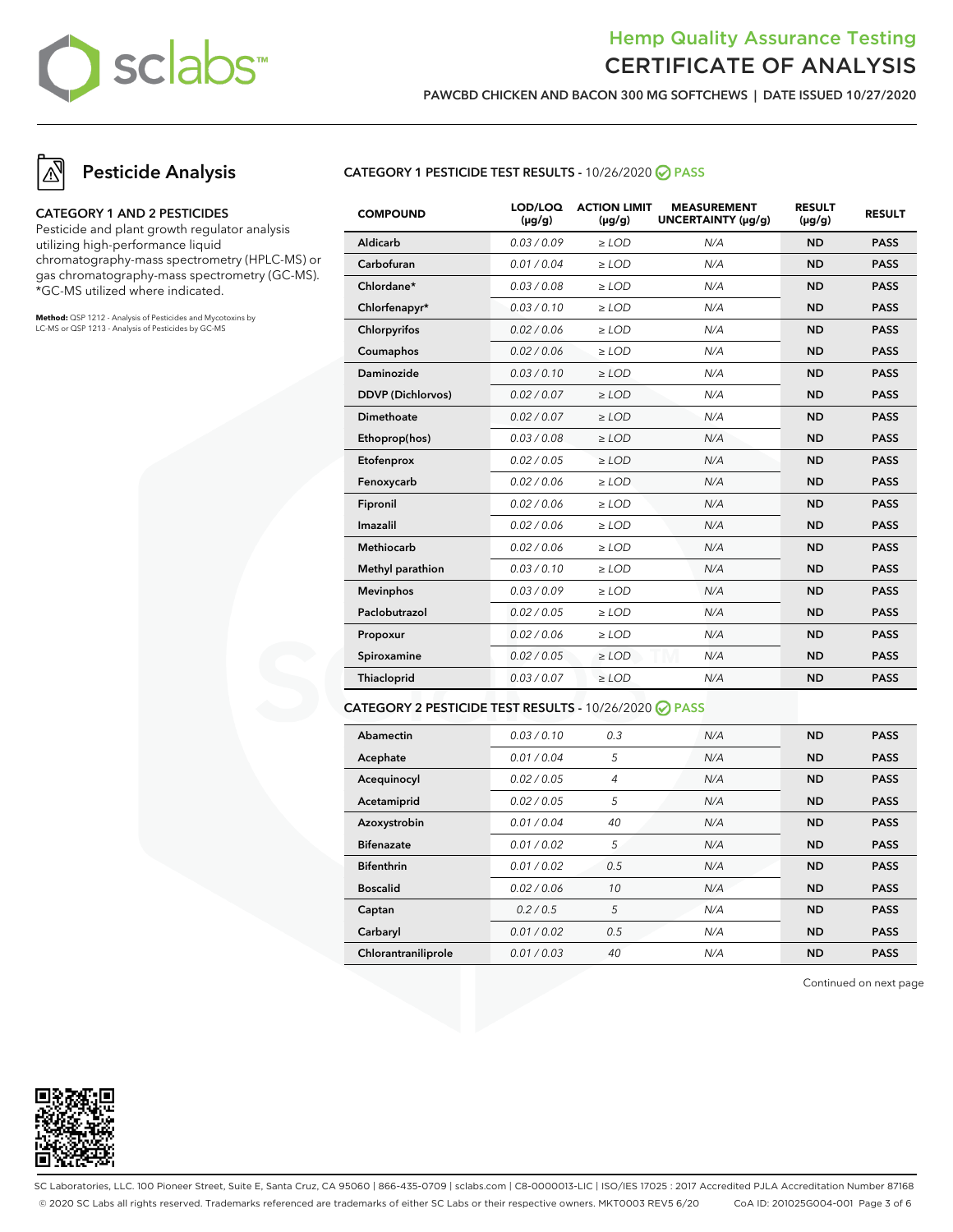

**PAWCBD CHICKEN AND BACON 300 MG SOFTCHEWS | DATE ISSUED 10/27/2020**



**Pesticide Analysis** Continued

#### **CATEGORY 1 AND 2 PESTICIDES**

Pesticide and plant growth regulator analysis utilizing high-performance liquid chromatography-mass spectrometry (HPLC-MS) or gas chromatography-mass spectrometry (GC-MS). \*GC-MS utilized where indicated.

**Method:** QSP 1212 - Analysis of Pesticides and Mycotoxins by LC-MS or QSP 1213 - Analysis of Pesticides by GC-MS

#### **CATEGORY 2 PESTICIDE TEST RESULTS -** 10/26/2020 continued **PASS**

| <b>COMPOUND</b>          | LOD/LOQ<br>$(\mu g/g)$ | <b>ACTION LIMIT</b><br>$(\mu g/g)$ | <b>MEASUREMENT</b><br>UNCERTAINTY (µg/g) | <b>RESULT</b><br>$(\mu g/g)$ | <b>RESULT</b> |
|--------------------------|------------------------|------------------------------------|------------------------------------------|------------------------------|---------------|
| Clofentezine             | 0.02 / 0.06            | 0.5                                | N/A                                      | <b>ND</b>                    | <b>PASS</b>   |
| Cyfluthrin               | 0.1 / 0.4              | $\mathcal{I}$                      | N/A                                      | <b>ND</b>                    | <b>PASS</b>   |
| Cypermethrin             | 0.1 / 0.3              | $\mathcal{I}$                      | N/A                                      | <b>ND</b>                    | <b>PASS</b>   |
| Diazinon                 | 0.01 / 0.04            | 0.2                                | N/A                                      | <b>ND</b>                    | <b>PASS</b>   |
| Dimethomorph             | 0.01 / 0.03            | 20                                 | N/A                                      | <b>ND</b>                    | <b>PASS</b>   |
| Etoxazole                | 0.010 / 0.028          | 1.5                                | N/A                                      | <b>ND</b>                    | <b>PASS</b>   |
| Fenhexamid               | 0.02 / 0.1             | 10                                 | N/A                                      | <b>ND</b>                    | <b>PASS</b>   |
| Fenpyroximate            | 0.03 / 0.08            | 2                                  | N/A                                      | <b>ND</b>                    | <b>PASS</b>   |
| Flonicamid               | 0.01 / 0.04            | $\overline{2}$                     | N/A                                      | <b>ND</b>                    | <b>PASS</b>   |
| Fludioxonil              | 0.03 / 0.08            | 30                                 | N/A                                      | <b>ND</b>                    | <b>PASS</b>   |
| Hexythiazox              | 0.01 / 0.04            | $\overline{c}$                     | N/A                                      | <b>ND</b>                    | <b>PASS</b>   |
| Imidacloprid             | 0.01 / 0.04            | 3                                  | N/A                                      | <b>ND</b>                    | <b>PASS</b>   |
| Kresoxim-methyl          | 0.02 / 0.07            | $\mathbf{1}$                       | N/A                                      | <b>ND</b>                    | <b>PASS</b>   |
| Malathion                | 0.02 / 0.05            | 5                                  | N/A                                      | <b>ND</b>                    | <b>PASS</b>   |
| Metalaxyl                | 0.02 / 0.06            | 15                                 | N/A                                      | <b>ND</b>                    | <b>PASS</b>   |
| Methomyl                 | 0.03 / 0.1             | 0.1                                | N/A                                      | <b>ND</b>                    | <b>PASS</b>   |
| Myclobutanil             | 0.03 / 0.1             | 9                                  | N/A                                      | <b>ND</b>                    | <b>PASS</b>   |
| <b>Naled</b>             | 0.03 / 0.1             | 0.5                                | N/A                                      | <b>ND</b>                    | <b>PASS</b>   |
| Oxamyl                   | 0.02 / 0.06            | 0.2                                | N/A                                      | <b>ND</b>                    | <b>PASS</b>   |
| Pentachloronitrobenzene* | 0.03 / 0.09            | 0.2                                | N/A                                      | <b>ND</b>                    | <b>PASS</b>   |
| Permethrin               | 0.03 / 0.09            | 20                                 | N/A                                      | <b>ND</b>                    | <b>PASS</b>   |
| Phosmet                  | 0.03 / 0.10            | 0.2                                | N/A                                      | <b>ND</b>                    | <b>PASS</b>   |
| Piperonylbutoxide        | 0.003 / 0.009          | 8                                  | ±0.0005                                  | 0.020                        | <b>PASS</b>   |
| Prallethrin              | 0.03 / 0.08            | 0.4                                | N/A                                      | <b>ND</b>                    | <b>PASS</b>   |
| Propiconazole            | 0.01 / 0.03            | 20                                 | N/A                                      | <b>ND</b>                    | <b>PASS</b>   |
| Pyrethrins               | 0.03 / 0.08            | $\mathbf{1}$                       | N/A                                      | <b>ND</b>                    | <b>PASS</b>   |
| Pyridaben                | 0.006 / 0.019          | 3                                  | N/A                                      | <b>ND</b>                    | <b>PASS</b>   |
| Spinetoram               | 0.02 / 0.07            | 3                                  | N/A                                      | <b>ND</b>                    | <b>PASS</b>   |
| Spinosad                 | 0.02 / 0.06            | 3                                  | N/A                                      | <b>ND</b>                    | <b>PASS</b>   |
| Spiromesifen             | 0.02 / 0.05            | 12                                 | N/A                                      | <b>ND</b>                    | <b>PASS</b>   |
| Spirotetramat            | 0.01 / 0.02            | 13                                 | N/A                                      | <b>ND</b>                    | <b>PASS</b>   |
| Tebuconazole             | 0.02 / 0.07            | $\overline{2}$                     | N/A                                      | <b>ND</b>                    | <b>PASS</b>   |
| Thiamethoxam             | 0.03 / 0.08            | 4.5                                | N/A                                      | <b>ND</b>                    | <b>PASS</b>   |
| Trifloxystrobin          | 0.01 / 0.03            | 30                                 | N/A                                      | <b>ND</b>                    | <b>PASS</b>   |



SC Laboratories, LLC. 100 Pioneer Street, Suite E, Santa Cruz, CA 95060 | 866-435-0709 | sclabs.com | C8-0000013-LIC | ISO/IES 17025 : 2017 Accredited PJLA Accreditation Number 87168 © 2020 SC Labs all rights reserved. Trademarks referenced are trademarks of either SC Labs or their respective owners. MKT0003 REV5 6/20 CoA ID: 201025G004-001 Page 4 of 6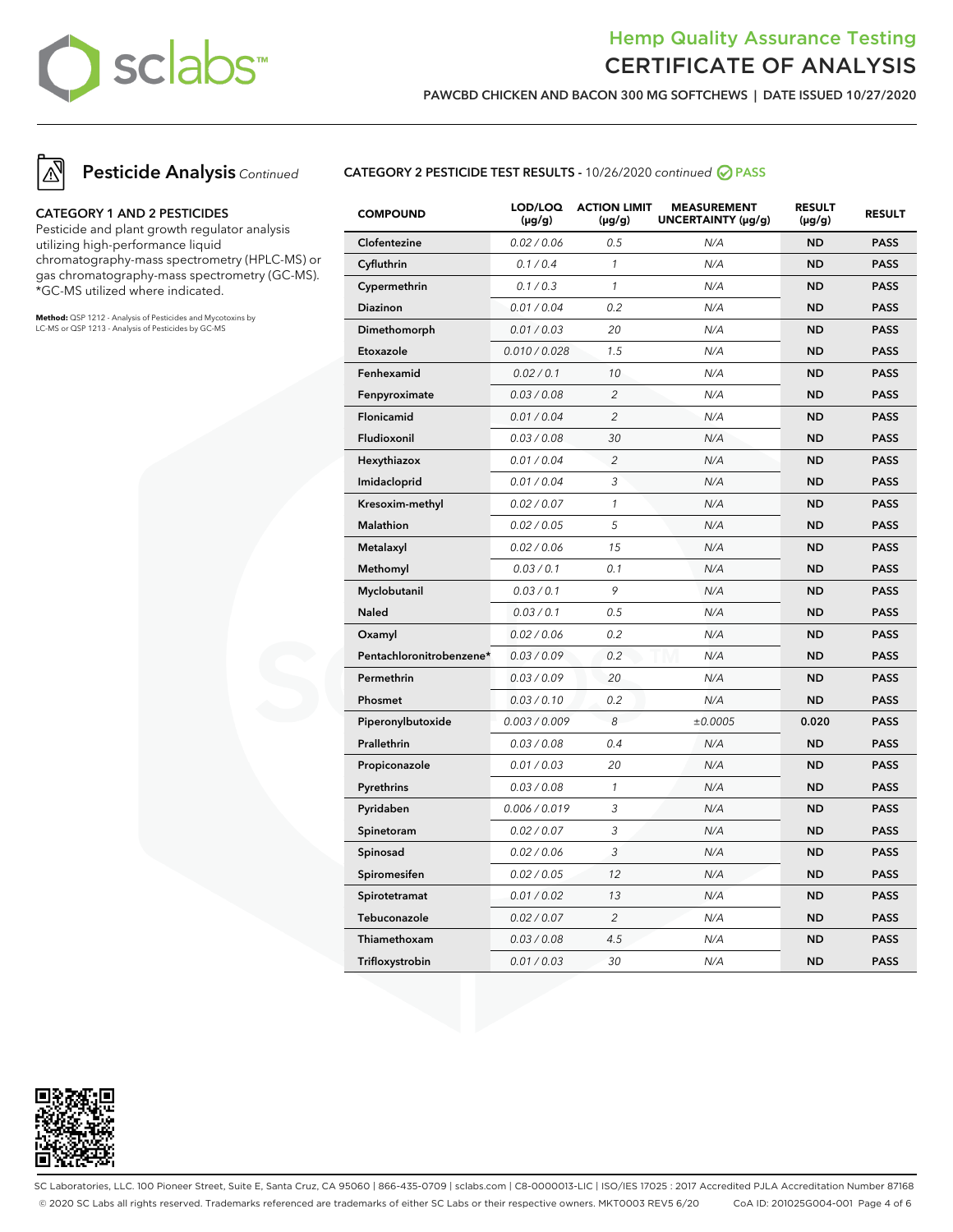

**PAWCBD CHICKEN AND BACON 300 MG SOFTCHEWS | DATE ISSUED 10/27/2020**



Mycotoxin analysis utilizing high-performance liquid chromatography-mass spectrometry (HPLC-MS).

**Method:** QSP 1212 - Analysis of Pesticides and Mycotoxins by LC-MS

# **Residual Solvents Analysis**

**CATEGORY 1 AND 2 RESIDUAL SOLVENTS** Residual Solvent analysis utilizing gas chromatography-mass spectrometry (GC-MS).

**Method:** QSP 1204 - Analysis of Residual Solvents by GC-MS

#### **MYCOTOXIN TEST RESULTS -** 10/25/2020 **PASS**

| <b>COMPOUND</b>          | LOD/LOQ<br>$(\mu g/kg)$ | <b>ACTION LIMIT</b><br>$(\mu g/kg)$ | <b>MEASUREMENT</b><br><b>UNCERTAINTY (µg/kg)</b> | <b>RESULT</b><br>$(\mu g/kg)$ | <b>RESULT</b> |
|--------------------------|-------------------------|-------------------------------------|--------------------------------------------------|-------------------------------|---------------|
| <b>Aflatoxin B1</b>      | 2.0/6.0                 | 20                                  | N/A                                              | <b>ND</b>                     | <b>PASS</b>   |
| Aflatoxin B <sub>2</sub> | 1.8/5.6                 | 20                                  | N/A                                              | <b>ND</b>                     | <b>PASS</b>   |
| <b>Aflatoxin G1</b>      | 1.0/3.1                 | 20                                  | N/A                                              | <b>ND</b>                     | <b>PASS</b>   |
| <b>Aflatoxin G2</b>      | 1.2/3.5                 | 20                                  | N/A                                              | <b>ND</b>                     | <b>PASS</b>   |
| <b>Total Aflatoxin</b>   |                         | 20                                  |                                                  | <b>ND</b>                     | <b>PASS</b>   |
| Ochratoxin A             | 6.3/19.2                | 20                                  | N/A                                              | <b>ND</b>                     | <b>PASS</b>   |

#### **CATEGORY 1 RESIDUAL SOLVENTS TEST RESULTS -** 10/25/2020 **PASS**

| <b>COMPOUND</b>       | LOD/LOQ<br>$(\mu g/g)$ | <b>ACTION LIMIT</b><br>$(\mu g/g)$ | <b>MEASUREMENT</b><br>UNCERTAINTY (µq/q) | <b>RESULT</b><br>$(\mu g/g)$ | <b>RESULT</b> |
|-----------------------|------------------------|------------------------------------|------------------------------------------|------------------------------|---------------|
| 1.2-Dichloroethane    | 0.05/0.1               |                                    | N/A                                      | <b>ND</b>                    | <b>PASS</b>   |
| <b>Benzene</b>        | 0.03/0.09              |                                    | N/A                                      | <b>ND</b>                    | <b>PASS</b>   |
| Chloroform            | 01/02                  |                                    | N/A                                      | <b>ND</b>                    | <b>PASS</b>   |
| <b>Ethylene Oxide</b> | 0.1/0.4                |                                    | N/A                                      | <b>ND</b>                    | <b>PASS</b>   |
| Methylene chloride    | 0.3/0.9                |                                    | N/A                                      | <b>ND</b>                    | <b>PASS</b>   |
| Trichloroethylene     | 0.1/0.3                |                                    | N/A                                      | <b>ND</b>                    | <b>PASS</b>   |

#### **CATEGORY 2 RESIDUAL SOLVENTS TEST RESULTS -** 10/25/2020 **PASS**

| Acetone                  | 20/50  | 5000 | N/A | <b>ND</b> | <b>PASS</b> |
|--------------------------|--------|------|-----|-----------|-------------|
| <b>Acetonitrile</b>      | 2/7    | 410  | N/A | <b>ND</b> | <b>PASS</b> |
| <b>Butane</b>            | 10/50  | 5000 | N/A | <b>ND</b> | <b>PASS</b> |
| Ethanol                  | 20/50  | 5000 | N/A | <b>ND</b> | <b>PASS</b> |
| Ethyl acetate            | 20/60  | 5000 | N/A | <b>ND</b> | <b>PASS</b> |
| Ethyl ether              | 20/50  | 5000 | N/A | <b>ND</b> | <b>PASS</b> |
| Heptane                  | 20/60  | 5000 | N/A | <b>ND</b> | <b>PASS</b> |
| Hexane                   | 2/5    | 290  | N/A | <b>ND</b> | <b>PASS</b> |
| <b>Isopropyl Alcohol</b> | 10/40  | 5000 | N/A | <b>ND</b> | <b>PASS</b> |
| Methanol                 | 50/200 | 3000 | N/A | <b>ND</b> | <b>PASS</b> |
| Pentane                  | 20/50  | 5000 | N/A | <b>ND</b> | <b>PASS</b> |
| Propane                  | 10/20  | 5000 | N/A | <b>ND</b> | <b>PASS</b> |
| <b>Toluene</b>           | 7/21   | 890  | N/A | <b>ND</b> | <b>PASS</b> |
| <b>Total Xylenes</b>     | 50/160 | 2170 | N/A | <b>ND</b> | <b>PASS</b> |



SC Laboratories, LLC. 100 Pioneer Street, Suite E, Santa Cruz, CA 95060 | 866-435-0709 | sclabs.com | C8-0000013-LIC | ISO/IES 17025 : 2017 Accredited PJLA Accreditation Number 87168 © 2020 SC Labs all rights reserved. Trademarks referenced are trademarks of either SC Labs or their respective owners. MKT0003 REV5 6/20 CoA ID: 201025G004-001 Page 5 of 6